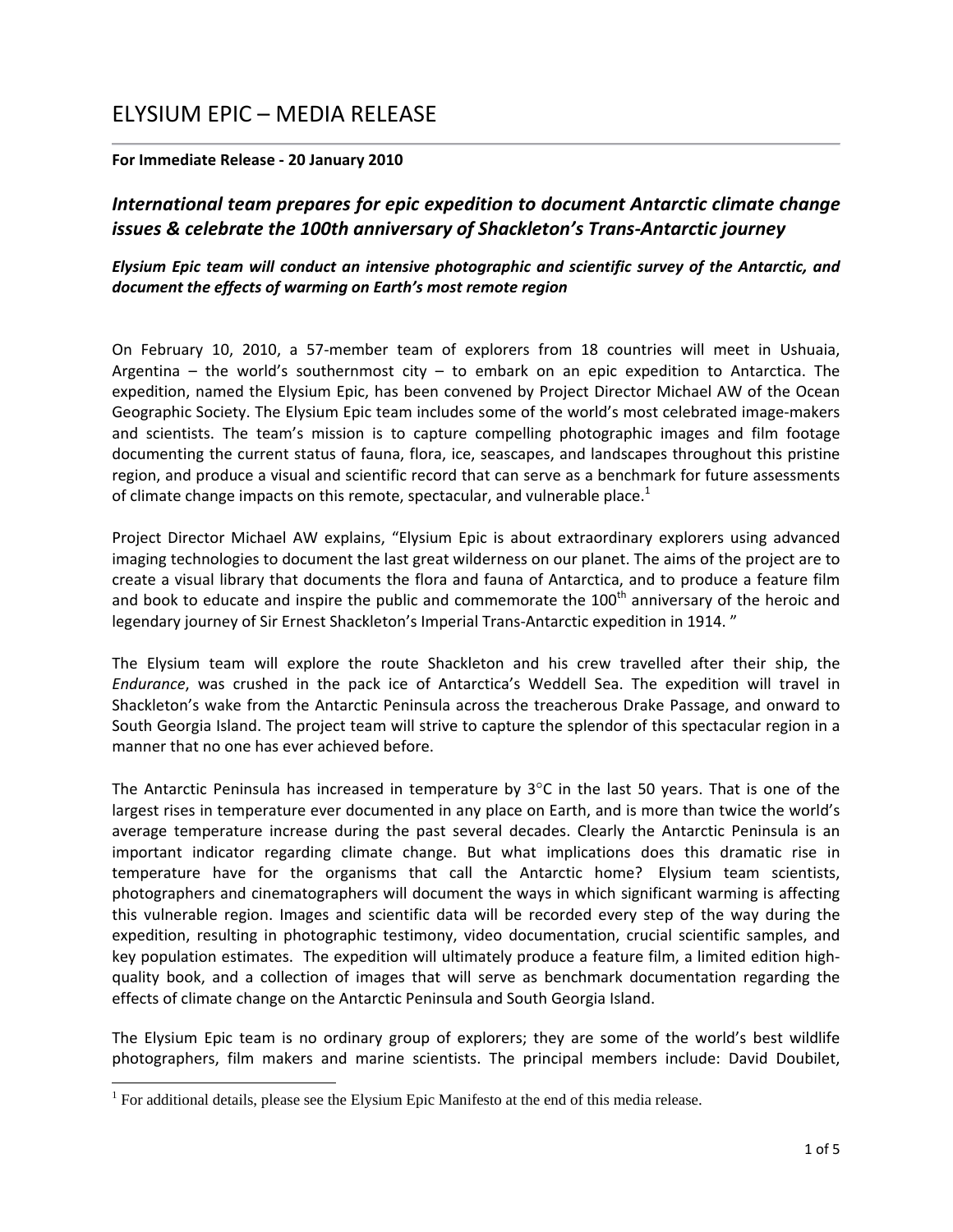photographer‐in‐residence at National Geographic; Titanic and deep‐sea vent discoverer Emory Kristof, who is also a National Geographic photographer‐in‐residence; BBC Wildlife Photographer of the Year winners Michael AW, Goran Ehlme, and Amos Nachoum; eight‐time World Underwater Pictures Festival winner Leandro Blanco; master of black and white underwater imagery, Ernest Brooks II, lauded as the Ansel Adams of the Sea; acclaimed conservation photographer Jenny E. Ross, winner of the Nature's Best Award for Wildlife Photography and the Philip Hyde Award for Environmental Photography; chief scientist Cabell Davis, PhD of the Woods Hole Oceanographic Institute, who is the director of the WHOI's Ocean Life Institute; Steve Nicol, PhD of the Australian Antarctic Division, who is a specialist in the dynamics of Southern Ocean ecosystems; and artist Wyland, renowned as the Michelangelo of the Sea.

Jonathan Shackleton, cousin of his legendary Irish forebear, is also part of the lead team and will be on site to tell the story of Ernest Shackleton and reveal how the hero managed epic feats in one of the most inhospitable regions of the world. Other team members include oceanographers, marine biologists, geophysicists, professional film makers, technical diving practitioners, and medical doctors. This is, by any visual or scientific standard, a dream team.

The Elysium Epic expedition serves three primary purposes. The first aim is to commemorate the  $100<sup>th</sup>$ anniversary of Shackleton's remarkable journey. The second goal is to provide an intensive scientific survey and comprehensive visual record of the region at a crucial moment in time, to serve as a benchmark reference for generations to come. Surveys, photographs, and video of organisms above and below the ice will yield an unparalleled visual and scientific record. Perhaps the team will even discover some as yet unknown treasures. Photographs and videos obtained during the expedition will be collated into a publicly accessible index that can be used for scientific, educational, and conservation purposes. The third goal of the expedition is to create an extraordinary book and documentary feature film that will serve to enlighten, inspire and motivate the public and government officials regarding the need to protect the Antarctic and the rest of our planet from the ravages of climate change.

Photography and filming for the expedition will begin where Shackleton and his team fought to survive their unexpected and dire situation when they became trapped in the Antarctic ice. What will that location be like 98 years later? Will there still be the same vast expanses of ice in this time of global ocean change as existed when Shackleton and his men first experienced the region? Or has man's influence already irreversibly changed the landscape forever?

Midway through the expedition, the Elysium team will attempt to make landfall on Elephant Island  $-$  a desolate, fascinating, and historically important place that is notoriously difficult to land on (or even approach) due to its dense fogs, icebergs, rough seas, ice‐covered mountainous terrain, and lack of safe anchorage. Throughout history just a handful of people have successfully landed on Elephant Island, and attempting to land there could prove to be exceptionally dangerous and perhaps impossible for the Elysium team. After their perilous rendezvous with Elephant Island, the team will then continue following the route of the Shackleton expedition and will sail to South Georgia Island. Ultimately, after experiencing and documenting the wonders of the Antarctic region and attempting to re-trace Shackleton's epic journey, the Elysium explorers will land at Grytviken, where Shackleton is buried.

Elysium Epic aims to be the world's only expedition of its kind, and will be entirely carbon neutral. The project team is working with experts in climate change science to calculate the carbon footprint of the expedition and to offset that footprint by investing in counterbalancing mechanisms that yield measurable results.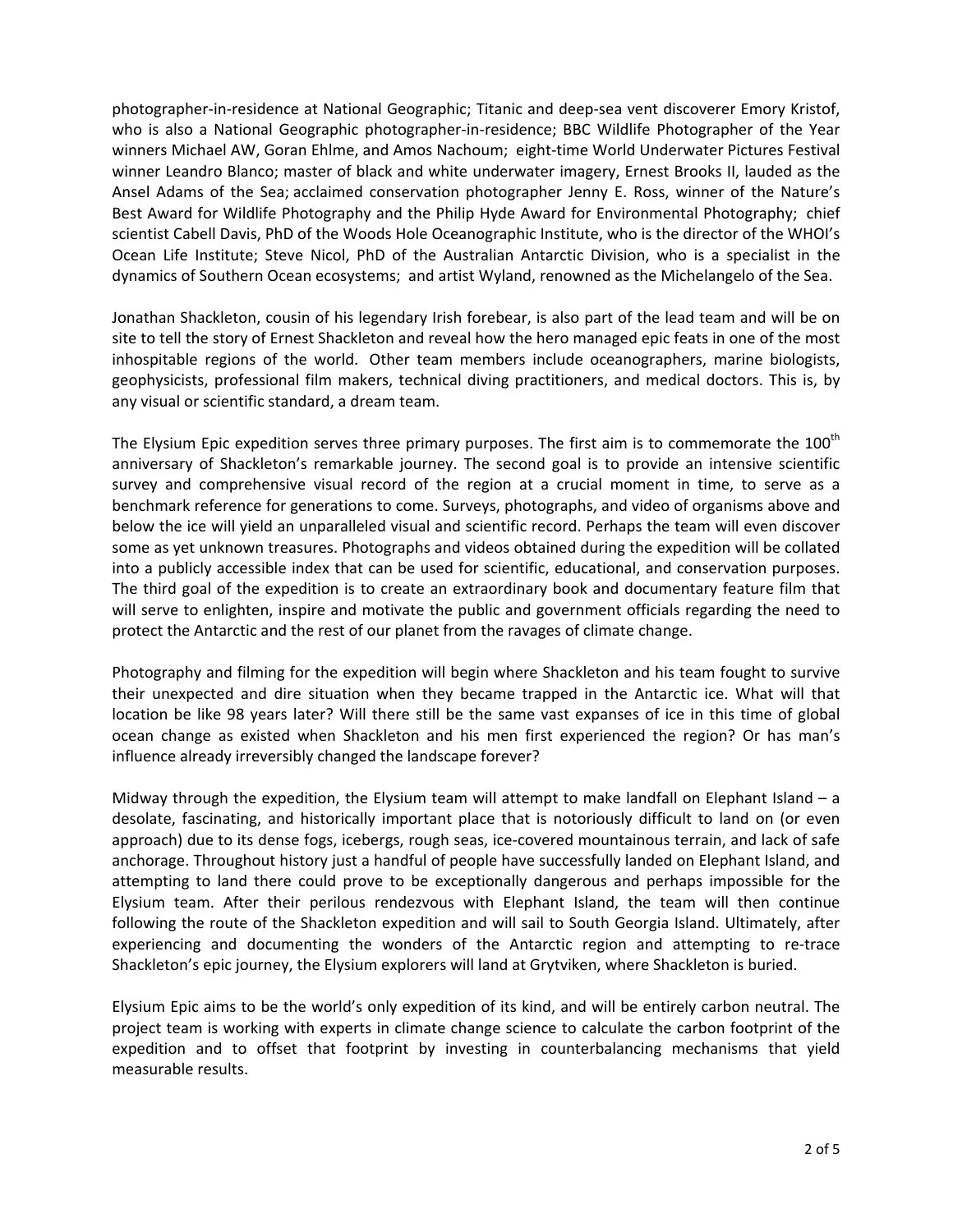Beginning on 8 February 2010, the Elysium Epic explorers will report on their progress daily at ElysiumEpic.org. The team welcomes questions from the public, and especially from students, about climate change in the Antarctic, ecological issues throughout the region, and the Elysium Epic adventure itself. The team will respond live whenever possible, and will post updates to the expedition blog on a daily basis from 10 February to 2 March.

**MEDIA CONTACT:** Laura Kelly ‐ laura@fivestarpr.com.au

**Principal Sponsors: Hong Kong Broadband, Ocean Geographic Society Key Sponsors: Lowepro, Amphibico, Seacam Supporters: Atomic, Nikon, Waterproof Sweden Facilitated by Waterproof Expeditions ElysiumEpic.org OceanGeographic.org**

# **Elysium Epic's Manifesto – A Call for a Change in Attitude Toward Our Oceans**

- 1. Elysium Epic's explorers recognize that global climate change is intimately related to ocean change. For the world to address climate change, we must address ocean change.
- 2. The oceans play an essential role in regulating global climate and regional temperature, and are crucial for controlling the carbon, oxygen, and water cycles of the planet. The oceans are a vital part of the complex geophysical and biochemical systems that support life on Earth.
- 3. The exchanges of cold and warm water that take place in the Antarctic's Southern Ocean and the seas of the Arctic are key drivers of oceanic thermohaline circulation around the globe, and thus play a fundamental role in controlling the world's climate.
- 4. There is strong evidence that, due to human impacts on our atmosphere stemming from the emission of greenhouse gases, significant changes are taking place in the chemical composition of the oceans. Those changes are affecting the oceans' pH levels and productivity, and are impairing the ability of ocean life to survive and thrive. These issues are vital signs, telling us that our planet is in distress.
- 5. The oceans harbor a great diversity of life, and supports complex interactions between species and their environment. Productivity of ocean life affects global climate through the carbon cycle and provides important protein to the world food supply.
- 6. If each of us accepts personal responsibility for becoming informed about climate change and ocean change issues, and for taking appropriate individual action to address the problems involved, collectively we will be able to achieve the results necessary to restore the health of our planet.

## **The Climate Change Paradigm: Atmosphere to Ocean to Climate**

The Elysium Epic's mission stems from its explorers' shared understanding that climate change is intimately related to ocean change. The oceans play an essential role in regulating global climate and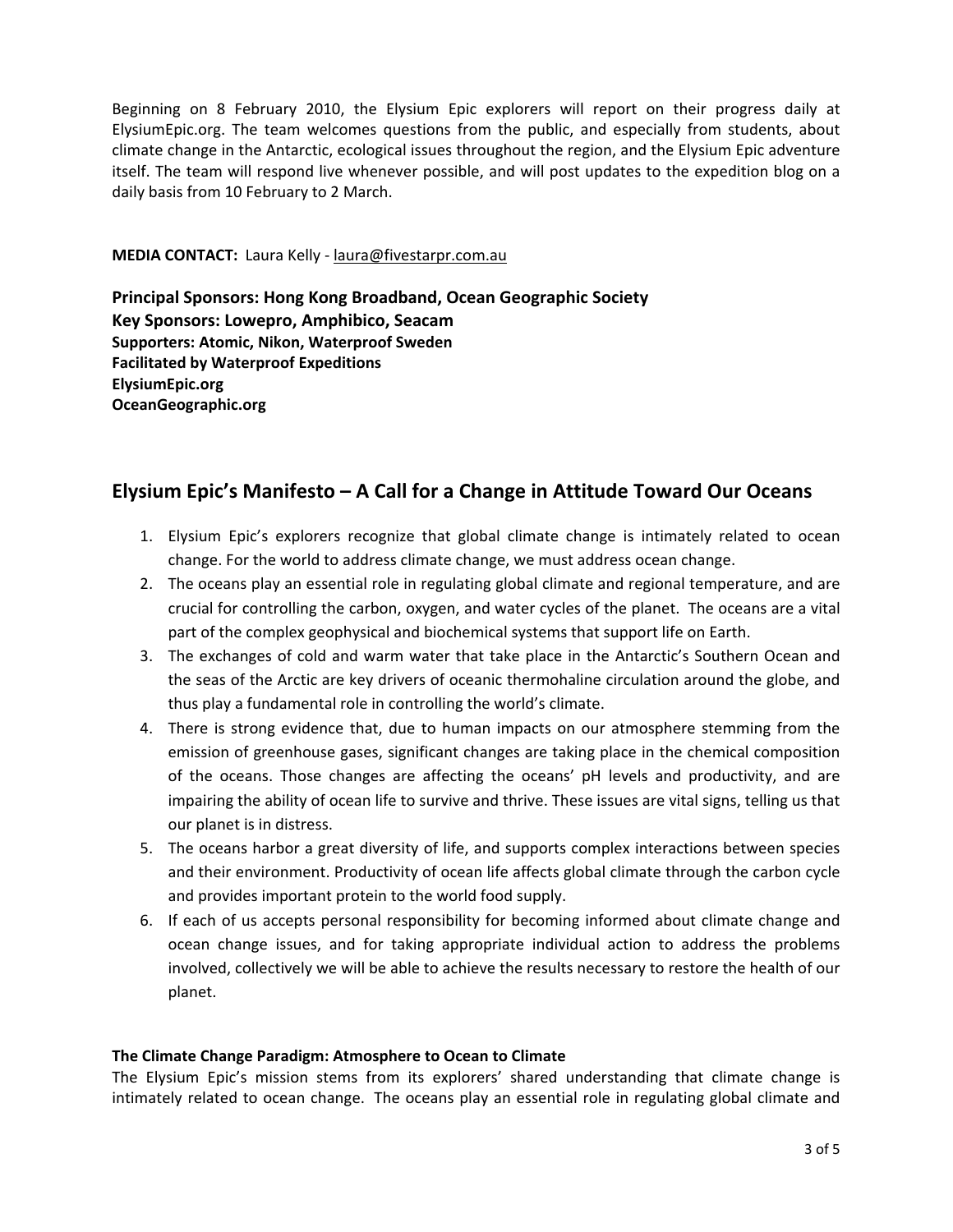regional temperature, and are crucial for controlling the carbon, oxygen, and water cycles of the planet. The oceans are a vital part of the complex geophysical and biochemical systems that support life on Earth. For example, the exchanges of cold and warm water that take place in the Antarctic's Southern Ocean and the seas of the Arctic are key drivers of thermohaline circulation throughout all the oceans across the globe, and thermohaline circulation in turn plays a fundamental role in controlling the world's climate. Another example: There is strong evidence that, due to impacts on our atmosphere stemming from the emission of greenhouse gases, significant changes are taking place in the chemical composition of the oceans. Those changes are affecting the oceans' pH levels and productivity, and are impairing the ability of ocean life to survive and thrive. Impacts on the well‐being of ocean life are beginning to affect other forms of life as well. These issues are vital signs, telling us that our planet is in distress.

Human impact on the oceans is increasing every year, with warming and acidification reducing ocean productivity, overdevelopment and pollution contaminating the seas, and an increasing demand for food causing over-harvesting of the world's fisheries. Addressing these issues requires a combination of exploration and quantitative analysis to understand the underlying processes controlling diversity and productivity of marine life. Such knowledge is essential to enable us to better protect ocean life and thereby protect ourselves.

#### **The Strategy**

The members of the Elysium Epic expedition and all affiliated agents and organizations will embark on a systematic global awareness campaign, using a variety of publications and activities, to increase public and governmental understanding of climate change and ocean change in the Antarctic. A crucial goal is to explain that ocean change is a key element of climate change, and make clear that addressing the serious changes occurring in our oceans must be a part of addressing climate change if we are going to achieve the most beneficial outcomes.

#### **Protecting Ocean Health**

Ocean life influences the chemical composition of the sea, thereby impacting ocean‐atmosphere gas exchange and global climate. Human induced ocean warming and acidification are changing the balance between ocean biology and its physical and chemical environment. It is incumbent on us to explore and quantify ocean life and its environment, from plankton through top predators, in order to understand and protect the health of this vital component of our planet's biosphere. Studying key groups of animals like zooplankton (e.g., krill, copepods, salps), and higher predators (e.g., dolphins, sharks, whales, seals and seabirds) can help us keep our finger on the pulse of ocean life.

#### **Saving the Ocean's Barometers**

Dolphins, sharks, and whales are crucial umbrella species in ocean ecosystems, and are therefore barometers of our oceans' health. By preserving the existence of these creatures in the oceans, we will be preserving an essential strand in the web of life on Earth. The indiscriminate culling of these magnificent and important animals must cease, and no effort should be spared to achieve that result.

#### **Personal Responsibility**

The Elysium Epic explorers are each committed to using their expertise to increase worldwide understanding of ocean change as a key element of climate change. The explorers have taken on the personal responsibility of achieving that goal by following in the wake of Shackleton's epic  $20^{th}$  century